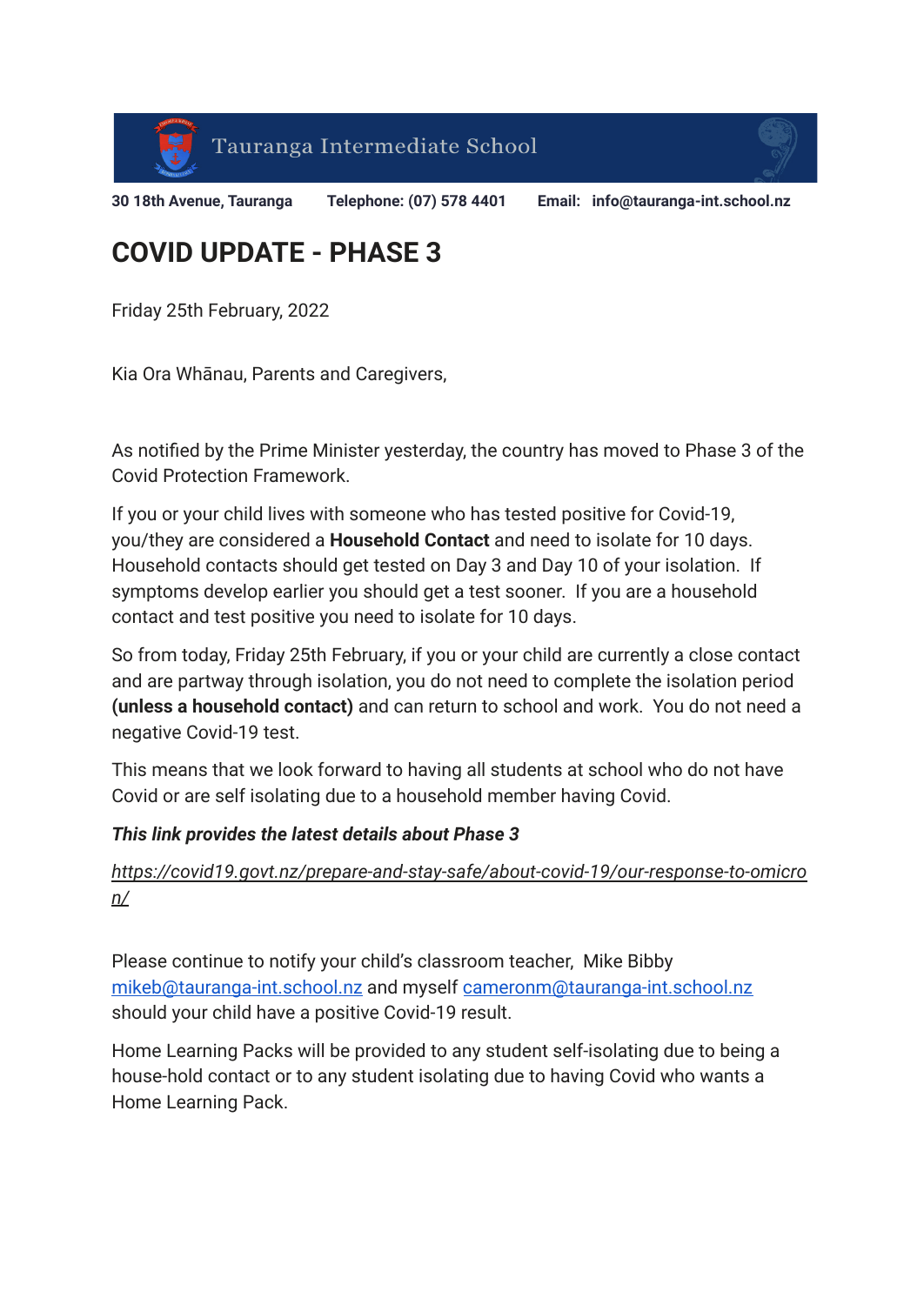Thank you for your understanding and patience over recent days. We have worked very hard to apply the directives given to schools and I acknowledge that these have altered considerably over recent days.

Please keep your child at home if they are symptomatic and encourage them to continue to practice good hygiene and wear a mask etc. to minimise the further spread of the virus.

A Phase 3 TIS Covid information graphic will shortly accompany this newsletter. This reinforces key messages and provides clarity to key questions.

Ngā mihi nui

Cameron Mitchell (Principal/Tumuaki)